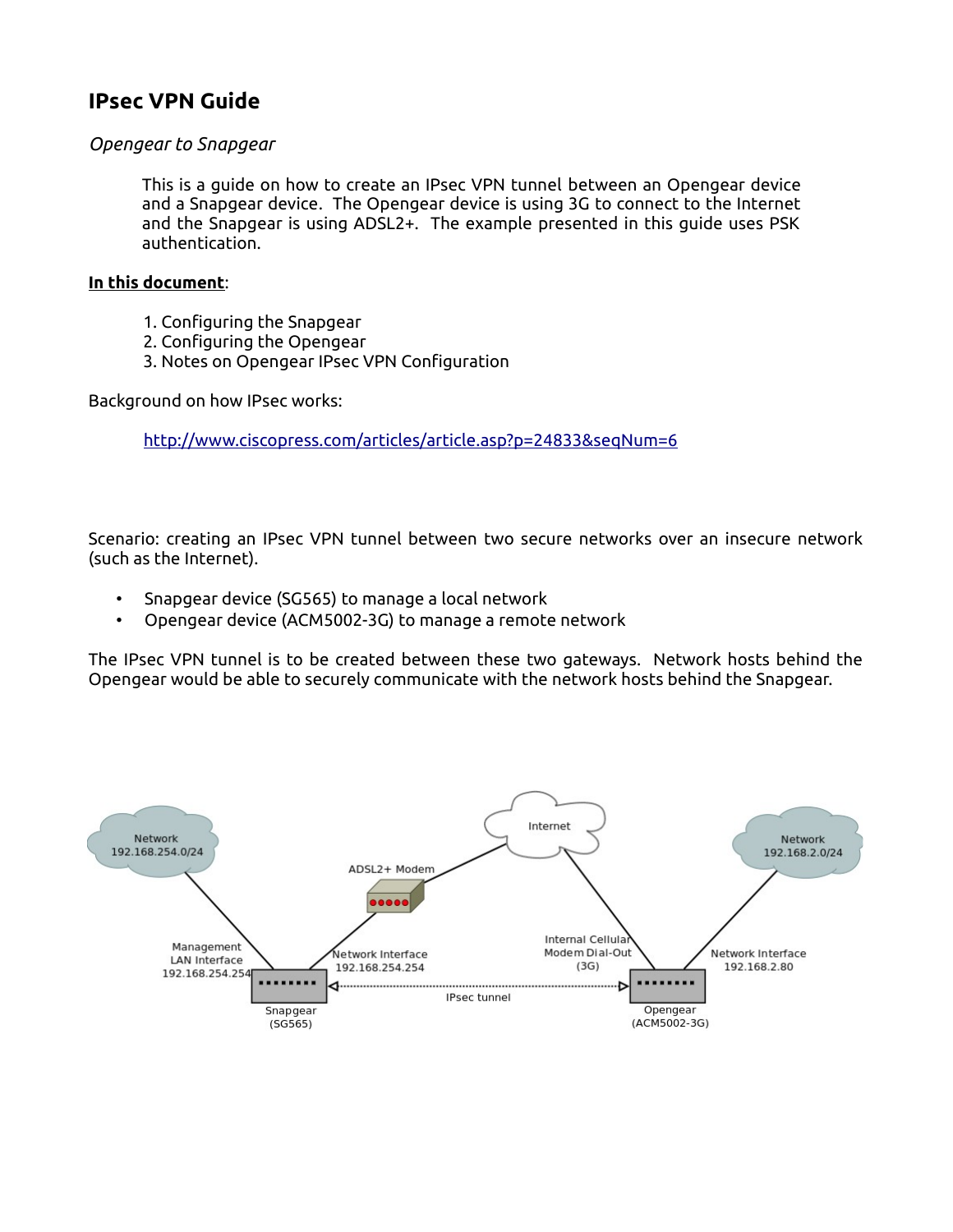### **1. Configuring the Snapgear**

In this example the Snapgear is connecting to the Internet via an ADSL2+ modem and is the gateway for the local network 192.168.254.0/24. The Opengear is connecting to the Internet via an internal cellular (3G) modem and is the gateway for the remote network 192.168.2.0/24.

1. In the Web UI for the Snapgear go to **VPN** → **IPsec**. From here you can enter the below details using **Quick Setup** or **Advanced**.

### 2. **Quick Setup**:

| Field                            | SG565                                                 |
|----------------------------------|-------------------------------------------------------|
| <b>Tunnel Name</b>               | sg to og                                              |
| Enable this tunnel               | No                                                    |
| The remote party's IP<br>address | [click on Predefined to<br>select dynamic IP address] |
| Local Network                    | 192.168.254.0/24                                      |
| Remote Network                   | 192.168.2.0/24                                        |
| Authentication                   | <b>Preshared Secret</b>                               |
| Local Endpoint ID                | @snapgear                                             |
| Remote Endpoint ID               | @opengear                                             |
| <b>Preshared Secret</b>          | default                                               |

Replace Local Network with the private network address behind the Snapgear and Remote Network with the private network address behind the Opengear.

| <b>IPSec VPN Setup</b>                   |                                |            |  |
|------------------------------------------|--------------------------------|------------|--|
| <b>Certificate Lists</b><br><b>IPSec</b> |                                |            |  |
| <b>Tunnel Settings</b>                   |                                |            |  |
| <b>Tunnel name</b>                       | sg_to_og                       |            |  |
| <b>Enable this tunnel</b>                | ✔                              |            |  |
| The remote party's IP address            | dynamic IP address v<br>Custom |            |  |
| <b>Local Network</b>                     | 192.168.254.0/24               | Predefined |  |
| <b>Remote Network</b>                    | 192.168.2.0/24                 | Predefined |  |
| <b>Authentication</b>                    | Preshared Secret <b>v</b>      |            |  |
| <b>Local Endpoint ID</b>                 | @snapgear                      |            |  |
| <b>Remote Endpoint ID</b>                | @opengear                      |            |  |
| <b>Preshared Secret</b>                  | default                        |            |  |
| <b>Finish</b><br>Cancel                  |                                |            |  |

### Click **Finish**

You will need to enter **Advanced** mode in order to change the **Keying** to '**Main mode (IKE)'**.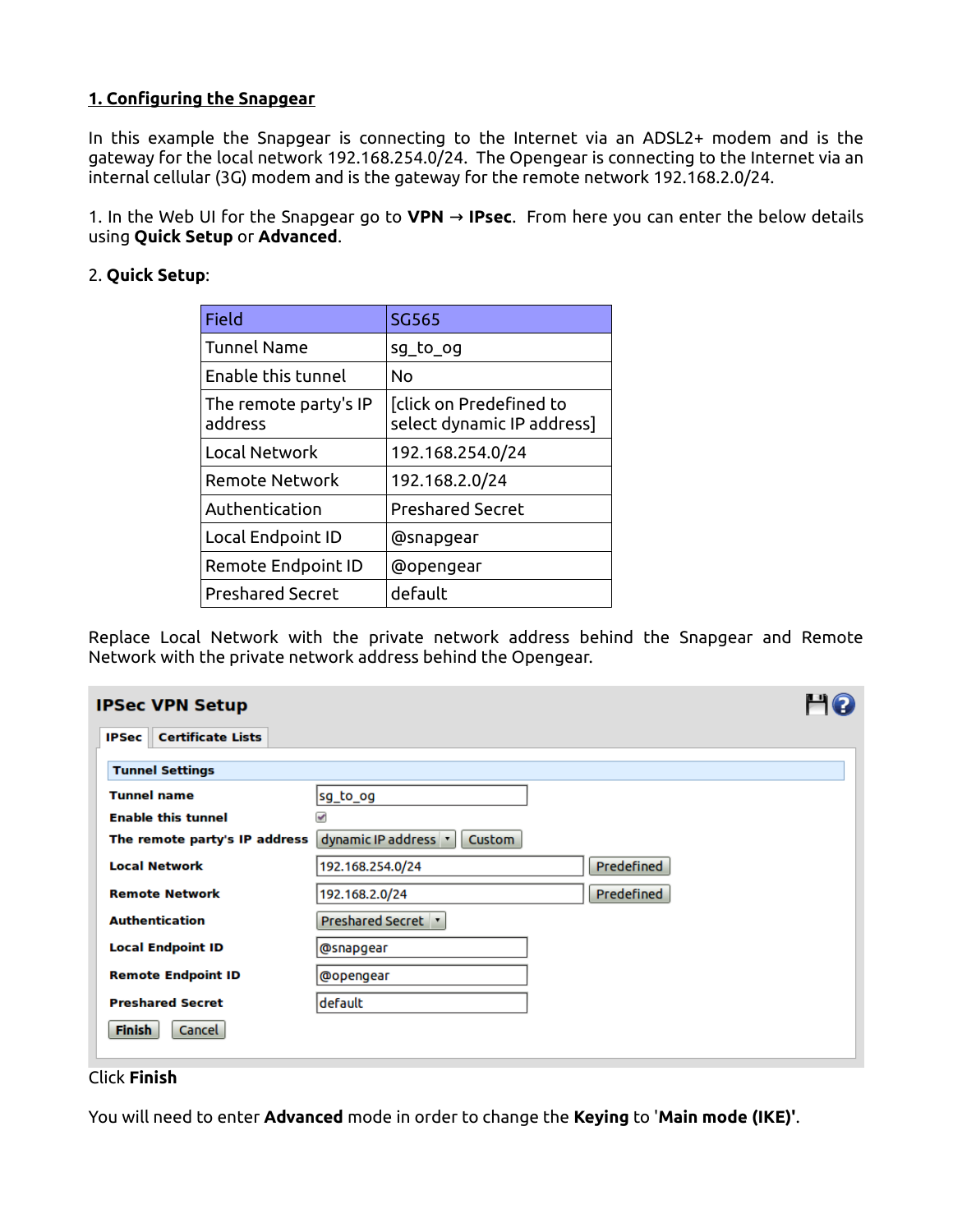## 3. **Advanced**

Enter the following:

| <b>IPSec VPN Setup</b>                   |                                               |  |
|------------------------------------------|-----------------------------------------------|--|
| <b>Certificate Lists</b><br><b>IPSec</b> |                                               |  |
| <b>Tunnel Settings</b>                   |                                               |  |
| <b>Tunnel name</b>                       | sg_to_og                                      |  |
| <b>Enable this tunnel</b>                | $\checkmark$                                  |  |
| <b>Local Interface</b>                   | default gateway interface<br>$\pmb{\cdot}$    |  |
| <b>Keying</b>                            | Main mode (IKE)<br>$\blacktriangledown$       |  |
| <b>Local address</b>                     | static IP address<br>$\pmb{\mathbf{v}}$       |  |
| <b>Remote address</b>                    | dynamic IP address<br>$\pmb{\mathrm{v}}$      |  |
| <b>Authentication</b>                    | <b>Preshared Secret</b><br>$\pmb{\mathbf{v}}$ |  |
| <b>Back</b><br><b>Next</b>               | Cancel                                        |  |
|                                          |                                               |  |

# Click **Next**

Enter local ID:

| <b>IPSec VPN Setup</b>                   |           |  |
|------------------------------------------|-----------|--|
| <b>Certificate Lists</b><br><b>IPSec</b> |           |  |
| <b>Local Endpoint Settings</b>           |           |  |
| <b>Tunnel name</b>                       | sg_to_og  |  |
| <b>Optional Endpoint ID</b>              | @snapgear |  |
| <b>IP Payload Compression</b>            | L         |  |
| Initiate Phase 1 & 2 rekeying ■          |           |  |
| <b>Back</b><br>Cancel<br><b>Next</b>     |           |  |

# Click **Next**

Enter remote ID:

| <b>IPSec VPN Setup</b>                                              | HQ |
|---------------------------------------------------------------------|----|
| <b>IPSec Certificate Lists</b>                                      |    |
| <b>Remote Endpoint Settings</b>                                     |    |
| <b>Tunnel name</b><br>sg to og<br>Required Endpoint ID   @ opengear |    |
| Cancel<br><b>Back</b><br><b>Next</b>                                |    |

## Click **Next**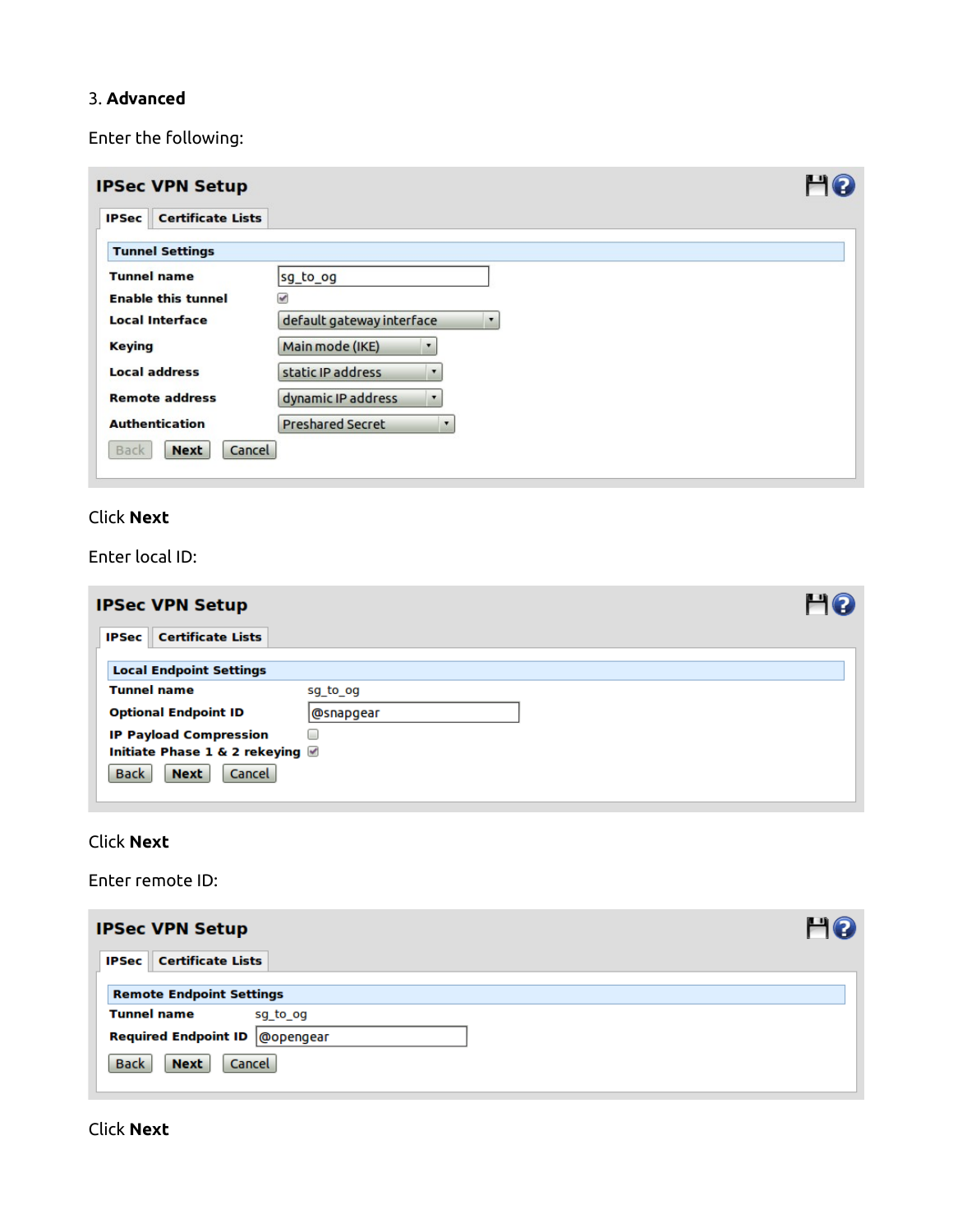Enter Preshared Secret

|                                          | <b>IPSec VPN Setup</b>                                                |  |  |  |  |
|------------------------------------------|-----------------------------------------------------------------------|--|--|--|--|
| <b>Certificate Lists</b><br><b>IPSec</b> |                                                                       |  |  |  |  |
| <b>Phase 1 Settings</b>                  |                                                                       |  |  |  |  |
| <b>Tunnel name</b>                       | sg to og                                                              |  |  |  |  |
| Key lifetime (sec)                       | 3600                                                                  |  |  |  |  |
| Rekey margin (sec) 600                   |                                                                       |  |  |  |  |
| Rekey fuzz (%)                           | 100                                                                   |  |  |  |  |
| <b>Preshared Secret</b>                  | ldefault                                                              |  |  |  |  |
| <b>Phase 1 Proposal</b>                  | 3DES-SHA-Diffie Hellman Group 2 (1024bit)<br>$\overline{\phantom{a}}$ |  |  |  |  |
| <b>Back</b><br><b>Next</b>               | Cancel                                                                |  |  |  |  |

### Click **Next**

Enter the local subnet and the remote subnet addresses (ie the private network addresses behind the Snapgear and Opengear respectively):

| <b>IPSec VPN Setup</b>                   |                                                                                        |  |
|------------------------------------------|----------------------------------------------------------------------------------------|--|
| <b>Certificate Lists</b><br><b>IPSec</b> |                                                                                        |  |
| <b>Phase 2 Settings</b>                  |                                                                                        |  |
| <b>Tunnel name</b>                       | sg_to_og                                                                               |  |
| <b>Local Network Remote Network</b>      |                                                                                        |  |
| <b>No entries</b>                        |                                                                                        |  |
| <b>Local Network</b>                     | Predefined<br>192.168.254.0/24                                                         |  |
| <b>Remote Network</b>                    | Predefined<br>192.168.2.0/24                                                           |  |
| Add                                      |                                                                                        |  |
| Key lifetime (sec) 3600                  |                                                                                        |  |
|                                          | Phase 2 Proposal 3DES-SHA-Diffie Hellman Group 2 (1024bit)<br>$\overline{\phantom{a}}$ |  |
| <b>Finish</b><br><b>Back</b>             | Cancel                                                                                 |  |

Click **Add**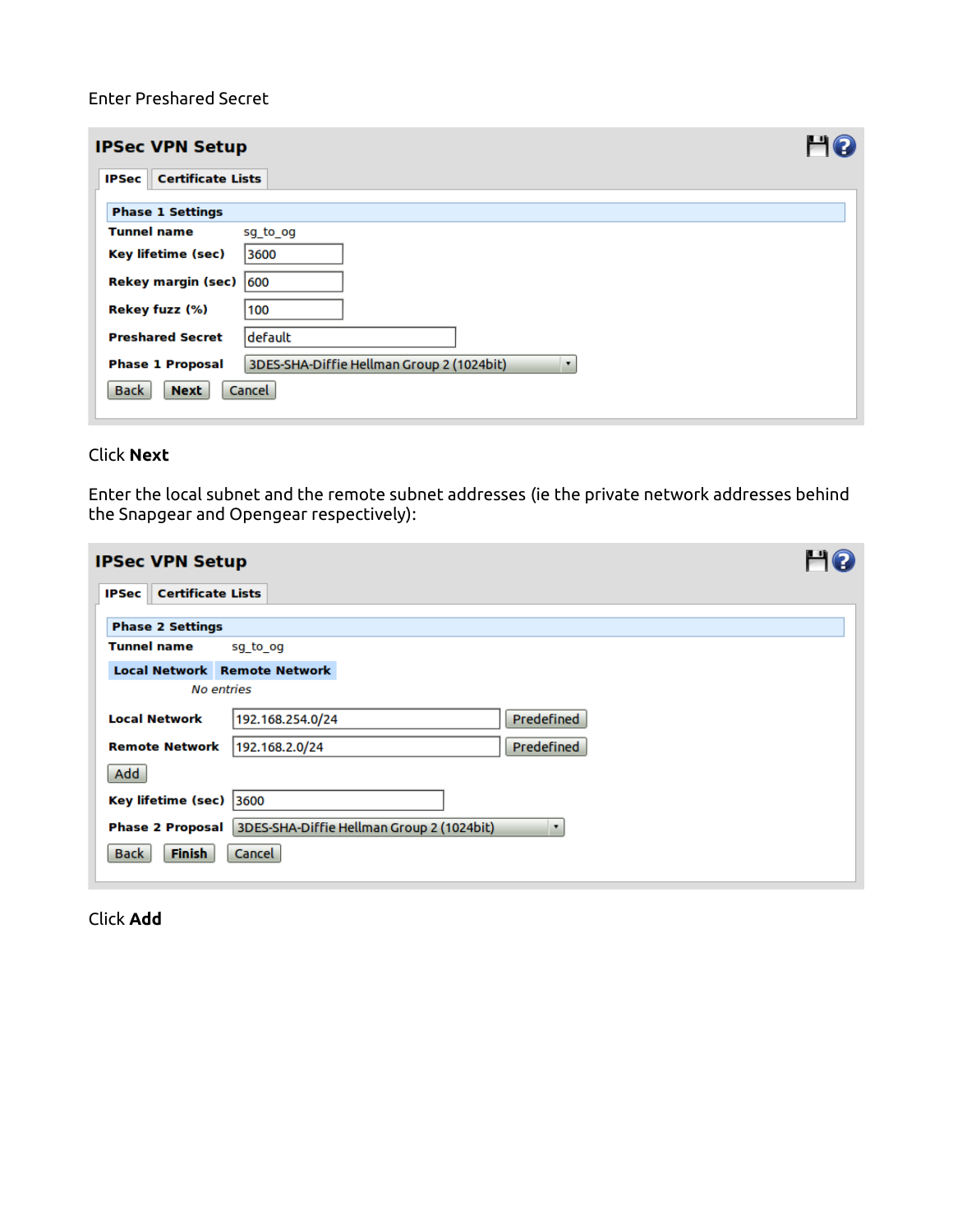| <b>IPSec VPN Setup</b>  |                                     |                                                            |
|-------------------------|-------------------------------------|------------------------------------------------------------|
| <b>IPSec</b>            | <b>Certificate Lists</b>            |                                                            |
| <b>Phase 2 Settings</b> |                                     |                                                            |
| <b>Tunnel name</b>      | sg to og                            |                                                            |
|                         | <b>Local Network Remote Network</b> |                                                            |
|                         | 192.168.254.0/24 192.168.2.0/24     | 宜                                                          |
| <b>Local Network</b>    |                                     | Predefined                                                 |
| <b>Remote Network</b>   |                                     | Predefined                                                 |
| Add                     |                                     |                                                            |
| Key lifetime (sec) 3600 |                                     |                                                            |
|                         |                                     | Phase 2 Proposal 3DES-SHA-Diffie Hellman Group 2 (1024bit) |
| Finish<br><b>Back</b>   | Cancel                              |                                                            |

### Click **Finish**

Once the tunnel is up and running (ie configured on the Opengear side as well) you can observe the following on the main IPSec VPN Setup page:

|                                                 | <b>IPSec VPN Setup</b>         |                     |                |             |  |  |
|-------------------------------------------------|--------------------------------|---------------------|----------------|-------------|--|--|
| <b>IPSec</b>                                    | <b>Certificate Lists</b>       |                     |                |             |  |  |
|                                                 | <b>IPSec General Settings</b>  |                     |                |             |  |  |
|                                                 | Enable IPSec                   |                     |                |             |  |  |
|                                                 | <b>IPSec MTU</b>               |                     |                |             |  |  |
|                                                 | <b>Submit</b>                  |                     |                |             |  |  |
|                                                 | <b>Tunnel List</b>             |                     |                |             |  |  |
|                                                 | <b>Connection</b>              | <b>Remote Party</b> | <b>Status</b>  |             |  |  |
| ᢦ                                               | opengear to robertw sg@robertw |                     | <b>Down</b>    | 7 亩         |  |  |
|                                                 | og sg to og                    | @opengear           | <b>Running</b> | <b>27 亩</b> |  |  |
| <b>AN</b><br>Quick Setup<br>Advanced<br>Refresh |                                |                     |                |             |  |  |

Click on **Running** for the newly created tunnel. Scrolling down to the bottom to Negotiation State you should see "IPsec SA established" once the tunnel is up and running.

| <b>Negotiation State</b>                                                                                                                                                                                                                                                                                                                                                                                                               |
|----------------------------------------------------------------------------------------------------------------------------------------------------------------------------------------------------------------------------------------------------------------------------------------------------------------------------------------------------------------------------------------------------------------------------------------|
| 000 #2: "sq to oq" 123.209.17.60 STATE QUICK R2 (IPsec SA established); born:986855995s; EVENT SA REPLACE in 2576s; newest IPSEC; eroute owner<br>000 #2: "sq to oq" 123.209.17.60 esp.941d54a@123.209.17.60 esp.adee03c6@150.101.188.49 tun.1002@123.209.17.60 tun.1001@150.101.188.49<br>000 #1: "sg to og" 123.209.17.60 STATE MAIN R3 (sent MR3, ISAKMP SA established); born:986855993s; EVENT SA REPLACE in 2574s; newest ISAKMP |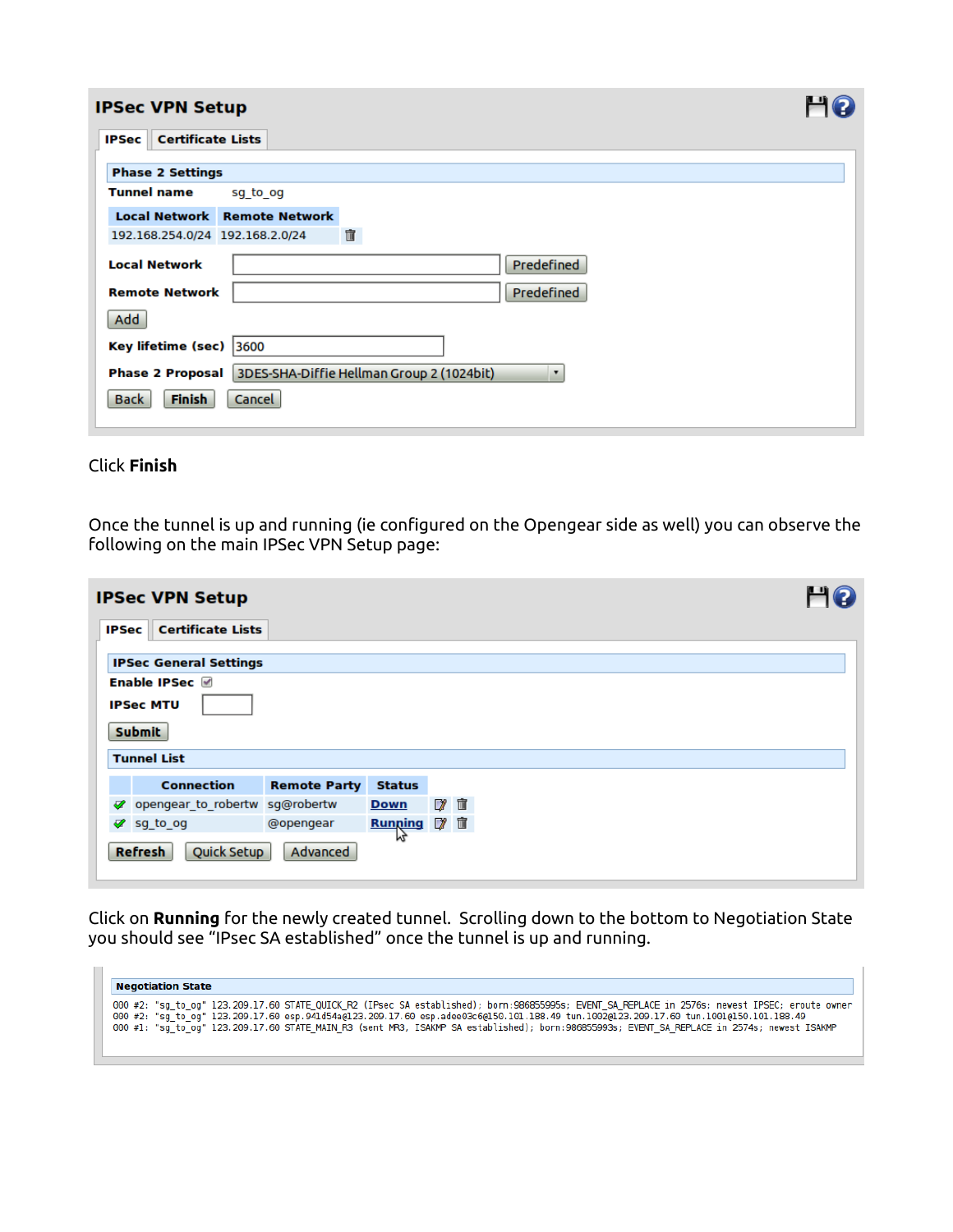# **2. Configuring the Opengear**

- 1. Go to the Web UI, from the navigation menu under **Serial & Network** select **IPsec VPN**, click **Add**
- 2. Enter the details as listed in the table, there is a screenshot on the following page

In this example:

- The authentication method is Pre Shared Key (PSK)
- The Opengear device is an ACM5002-3G with private network address 192.168.2.80
- The Snapgear device is an SG565 with private network address 192.168.254.254

| Field                          | <b>Opengear Device</b>     |
|--------------------------------|----------------------------|
| <b>Tunnel Name</b>             | og_to_sg                   |
| Initiate Tunnel                | Yes                        |
| Authentication Method          | <b>PSK</b>                 |
| <b>Shared Secret (PSK)</b>     | default                    |
| Authentication Protocol        | <b>ESP</b>                 |
| Aggressive Mode                | No                         |
| <b>IKE Proposal</b>            | Negotiable                 |
| <b>Perfect Forward Secrecy</b> | No                         |
| Left ID                        | @opengear                  |
| Right ID                       | @snapgear                  |
| Left Address                   | leave blank                |
| <b>Right Address</b>           | public.address.of.snapgear |
| Left Subnet                    | 192.168.2.0/24             |
| Right Subnet                   | 192.168.254.0/24           |

Replace Left Subnet with the private network address behind the Opengear device and Right Subnet with private network address behind the Snapgear device.

Replace public.address.of.snapgear with the public address of the Snapgear – eg IP address assigned by your Internet Service Provider. You may also use a DNS address.

After hitting **Apply** and once the tunnel is up and running "IPsec SA established tunnel mode" should be visible in the Syslog:

<84>Apr 10 18:55:14 pluto[27059]: "og\_to\_sg" #2: STATE\_QUICK\_I2: sent QI2, <mark>IPsec SA established</mark> tunnel mode {ESP=>0x41f3e508 <0xe3aea7bb xfrm=AES\_128-HMAC\_SHA1 NATOA=none NATD=none DPD=none}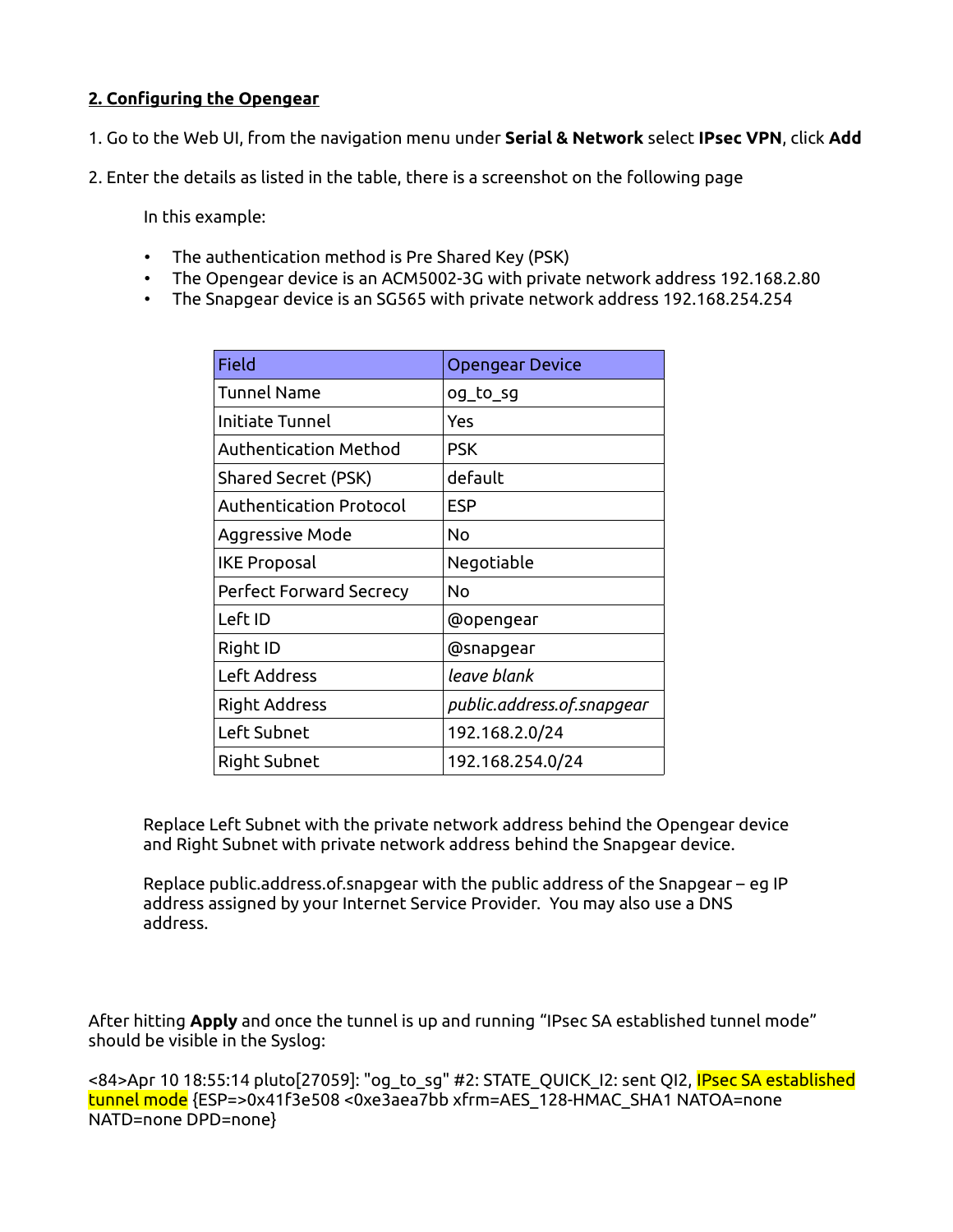# ACM5002-3G IPsec VPN Configuration

| <b>Add IPsec Tunnel</b>        |                                                                                                                                           |  |  |  |
|--------------------------------|-------------------------------------------------------------------------------------------------------------------------------------------|--|--|--|
| <b>Tunnel Name</b>             | log_to_sg<br>A descriptive name for the IPsec tunnel                                                                                      |  |  |  |
| <b>Initiate Tunnel</b>         | $\prec$<br>Initiate the tunnel connection from this end                                                                                   |  |  |  |
| <b>Security</b>                |                                                                                                                                           |  |  |  |
| <b>Authentication Method</b>   | RSA digital signatures<br>Shared secret (PSK)<br>Authenticate using RSA digital signatures or a shared secret (PSK)                       |  |  |  |
| <b>Shared Secret (PSK)</b>     | default<br>A passphrase, must match the passphrase configured at the other end of the tunnel                                              |  |  |  |
| <b>Authentication Protocol</b> | $@$ ESP<br>$O$ AH<br>Authenticate as part of ESP encryption or separately using the AH protocol                                           |  |  |  |
| <b>Aggressive Mode</b>         | □<br>Use IKE aggressive mode to establish the tunnel, leave unchecked to use IKE main mode                                                |  |  |  |
| <b>IKE Proposal (Phase 1)</b>  | Negotiable<br>$\blacktriangledown$<br>Algorithm to establish the tunnel, must be specified when using aggressive mode, in the format ciph |  |  |  |
| <b>Perfect Forward Secrecy</b> | $\Box$<br>Require perfect forward secrecy of keys                                                                                         |  |  |  |
| <b>Left ID</b>                 | @opengear<br>The identifier for this end of the tunnel, should include a fully qualified domain name preceded by @                        |  |  |  |
| <b>Right ID</b>                | @snapgear<br>The identifier for the other end of the tunnel, should include a fully qualified domain name preceded                        |  |  |  |
| <b>Left Address</b>            | The public IP or DNS address of this end of the tunnel, leave blank to use the interface of the default                                   |  |  |  |
| <b>Right Address</b>           | public.address.of.snapgear<br>The public IP or DNS address of the other end of the tunnel, leave blank if it is dynamic                   |  |  |  |
| <b>Networking</b>              |                                                                                                                                           |  |  |  |
| <b>Left Subnet</b>             | 192.168.2.0/24<br>The private subnet or comma-separated list of subnets behind this end of the tunnel in CIDR notatic<br>only             |  |  |  |
| <b>Right Subnet</b>            | 192.168.254.0/24<br>The private subnet or comma-separated list of subnets behind the other end of the tunnel in CIDR n                    |  |  |  |